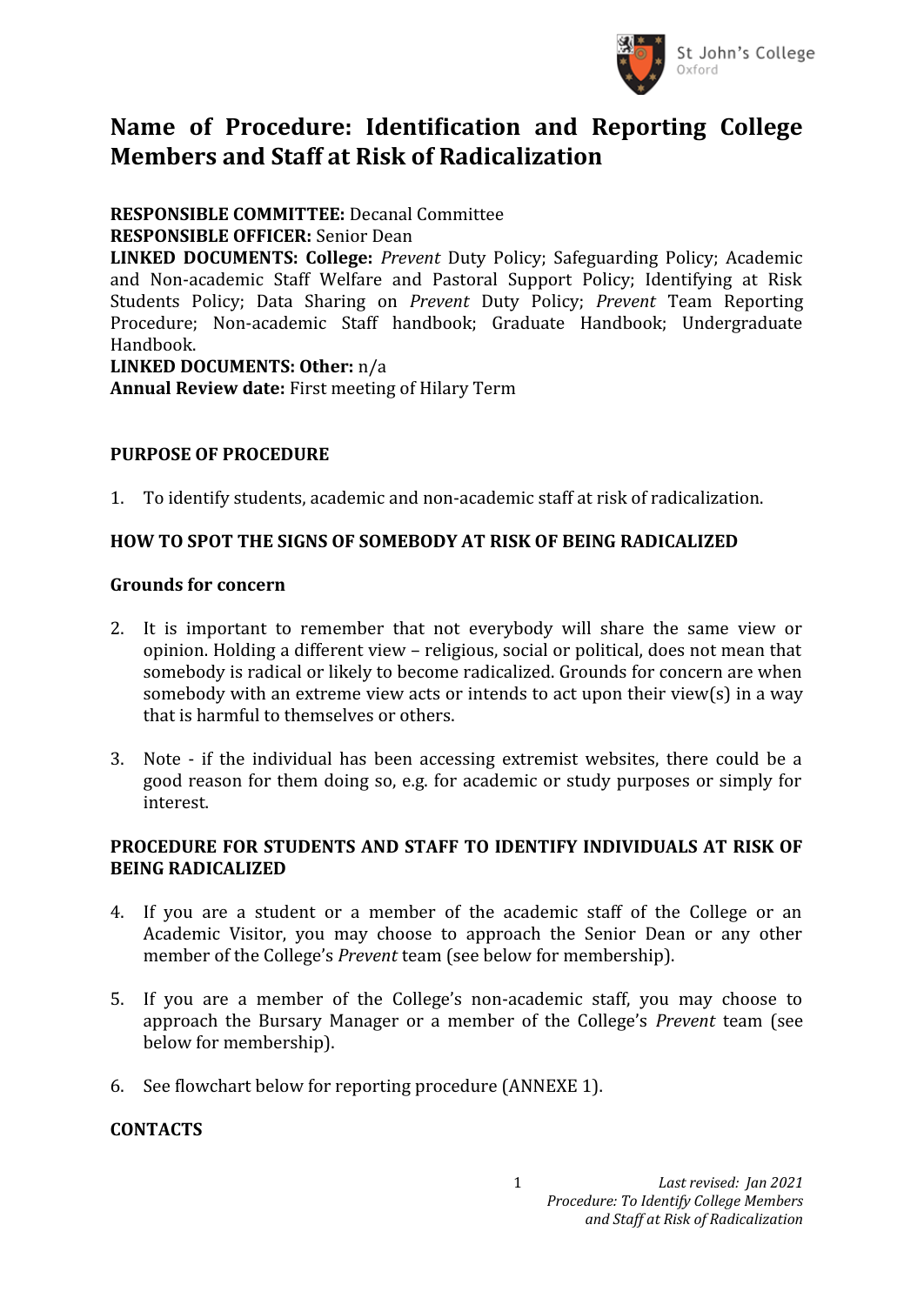

#### 7. *Prevent* **team members:**

President: president@sjc.ox.ac.uk Principal Bursar: [principal.bursar@sjc.ox.ac.uk](mailto:principal.bursar@sjc.ox.ac.uk) Senior Dea[n\\*: senior.dean@sjc.ox.ac.uk](mailto:*senior.dean@sjc.ox.ac.uk) \**Prevent* lead Fellow for Equality: [equality@sjc.ox.ac.uk](mailto:equality@sjc.ox.ac.uk) Senior Tutor: [senior.tutor@sjc.ox.ac.uk](mailto:senior.tutor@sjc.ox.ac.uk) College Prevent Duty Coordinator: [prevent.coordinator@sjc.ox.ac.uk](mailto:prevent.coordinator@sjc.ox.ac.uk)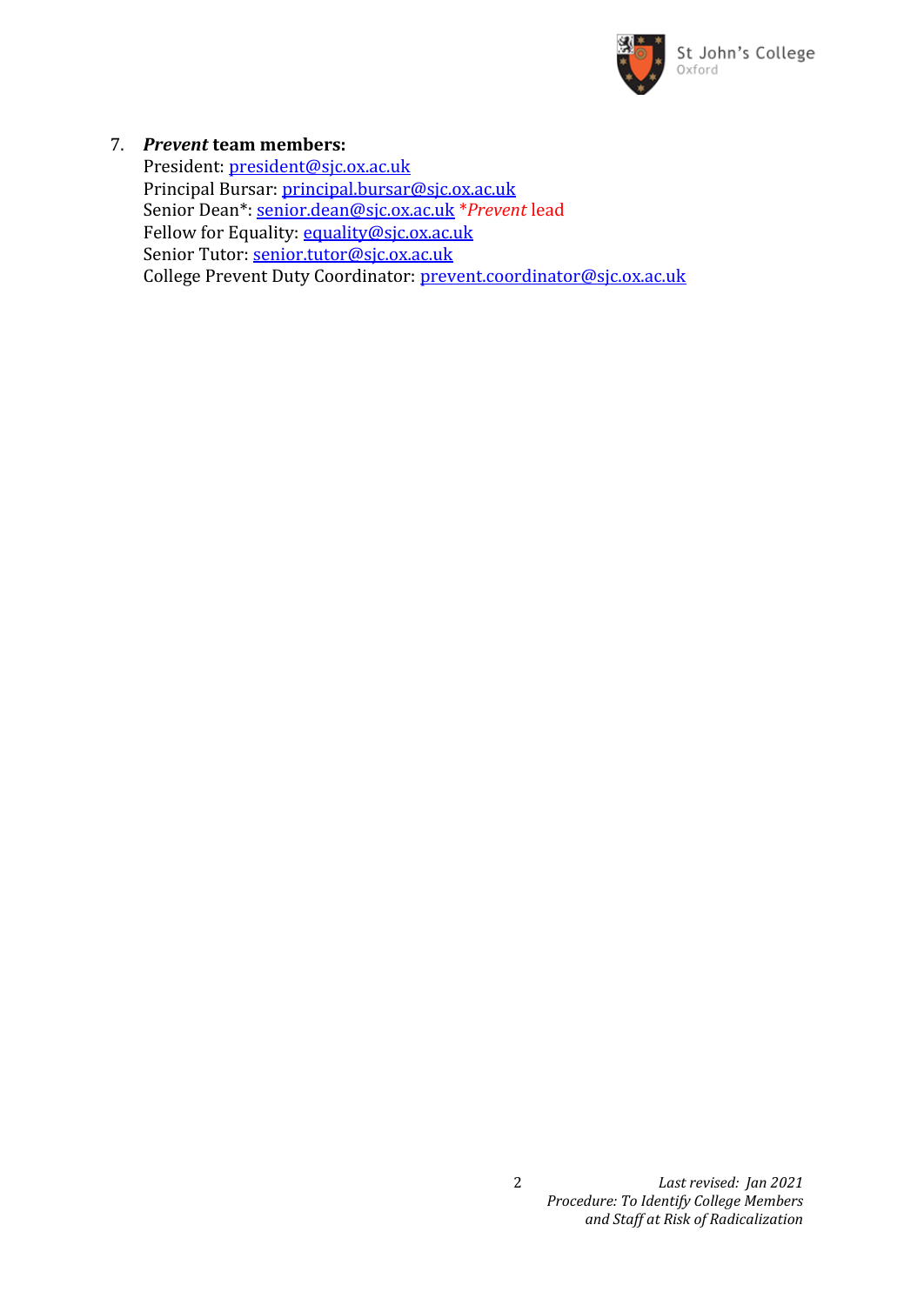

#### **ANNEXE 1 Reporting Flow Chart**



\*Senior Dean is the College Prevent Lead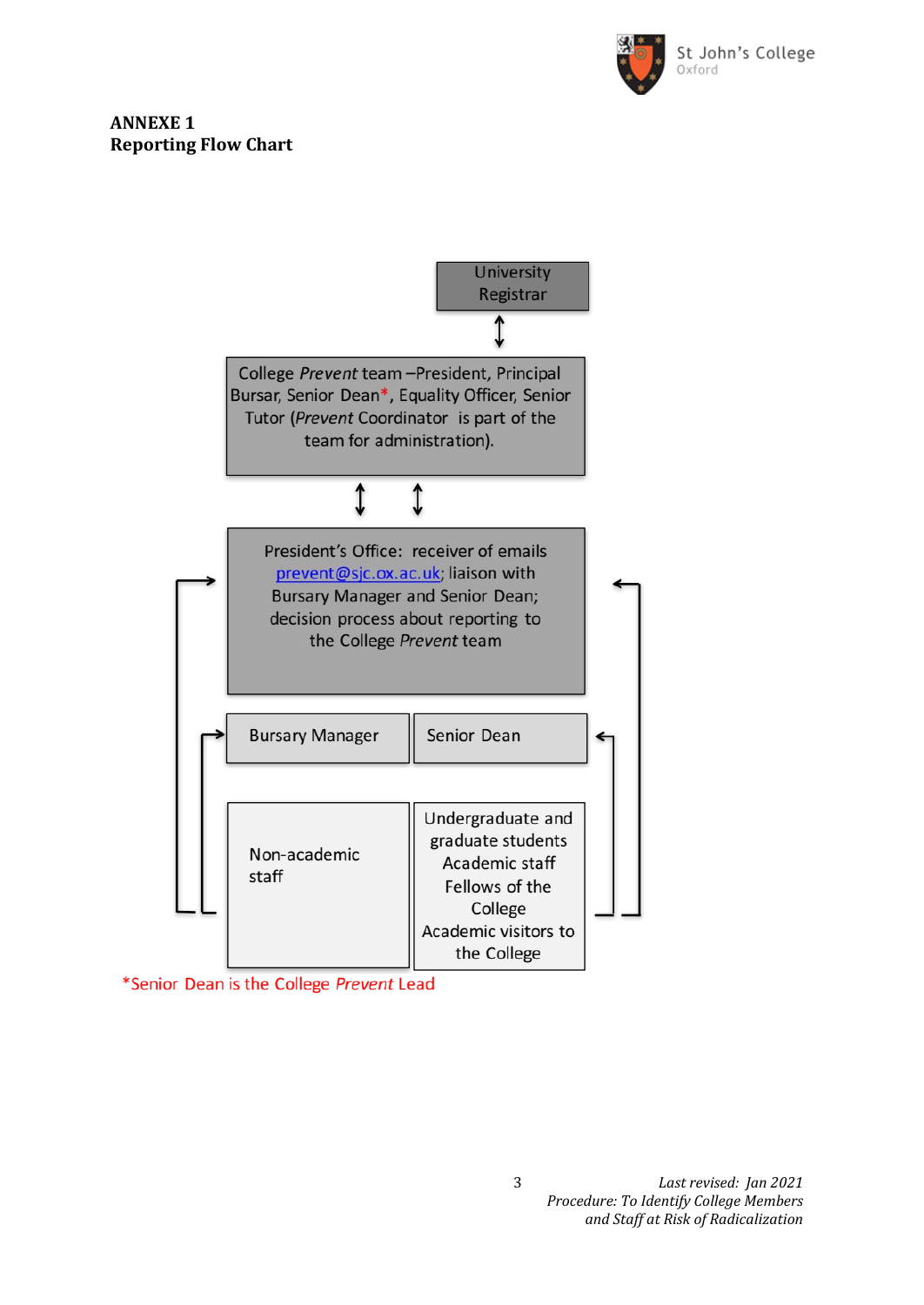

# **PROCEDURE HISTORY**

| Date of<br>$\overline{GB}$<br>approval | <b>Brief summary of changes</b>                     | <b>Confirmation that linked</b><br>documents have updated<br>if necessary | College policy<br>register updated |
|----------------------------------------|-----------------------------------------------------|---------------------------------------------------------------------------|------------------------------------|
| June 2016                              | Generation of policy                                | Confirmed                                                                 | Yes (Sandra                        |
|                                        |                                                     |                                                                           | Campbell)                          |
| March                                  | Email address and title of                          | Confirmed                                                                 | Yes (Sandra                        |
| 2017                                   | Equality Officer changed in<br>point 7 and annexe 1 |                                                                           | Campbell)                          |
|                                        | Annexe 1 - additional arrows                        |                                                                           |                                    |
|                                        | added to show liaison                               |                                                                           |                                    |
|                                        | between the Bursary,                                |                                                                           |                                    |
|                                        | Academic Dean and the                               |                                                                           |                                    |
|                                        | President's office.                                 |                                                                           |                                    |
|                                        | Policy reviewed by                                  |                                                                           |                                    |
|                                        | Committee                                           |                                                                           |                                    |
| March<br>2018                          | Policy reviewed by<br>Committee and                 | Confirmed                                                                 | Yes (Sandra                        |
|                                        |                                                     |                                                                           | Campbell)                          |
|                                        | subsequently approved by<br><b>GB</b>               |                                                                           |                                    |
| Jan 2019                               | Domestic Bursar replaced                            | Confirmed                                                                 | Yes (Sandra                        |
|                                        | by Home Bursar on the                               |                                                                           | Campbell)                          |
|                                        | Prevent team. Policy                                |                                                                           |                                    |
|                                        | reviewed by Committee                               |                                                                           |                                    |
|                                        | and subsequently                                    |                                                                           |                                    |
|                                        | approved by GB                                      |                                                                           |                                    |
| May 2019                               | Home Bursar and Lodge                               | Confirmed                                                                 | Yes (Sandra                        |
|                                        | Manager removed from                                |                                                                           | Campbell)                          |
|                                        | the Prevent team member                             |                                                                           |                                    |
| Feb 2020                               | Policy reviewed by                                  | Confirmed                                                                 | Yes (Kate                          |
|                                        | Committee and                                       |                                                                           | Doornik)                           |
|                                        | subsequently approved by                            |                                                                           |                                    |
|                                        | GB                                                  |                                                                           |                                    |
| Jan 2021                               | Policy reviewed by                                  | Confirmed                                                                 | Yes (Sandra                        |
|                                        | Committee and                                       |                                                                           | Campbell)                          |
|                                        | subsequently approved by                            |                                                                           |                                    |
|                                        | GB                                                  |                                                                           |                                    |